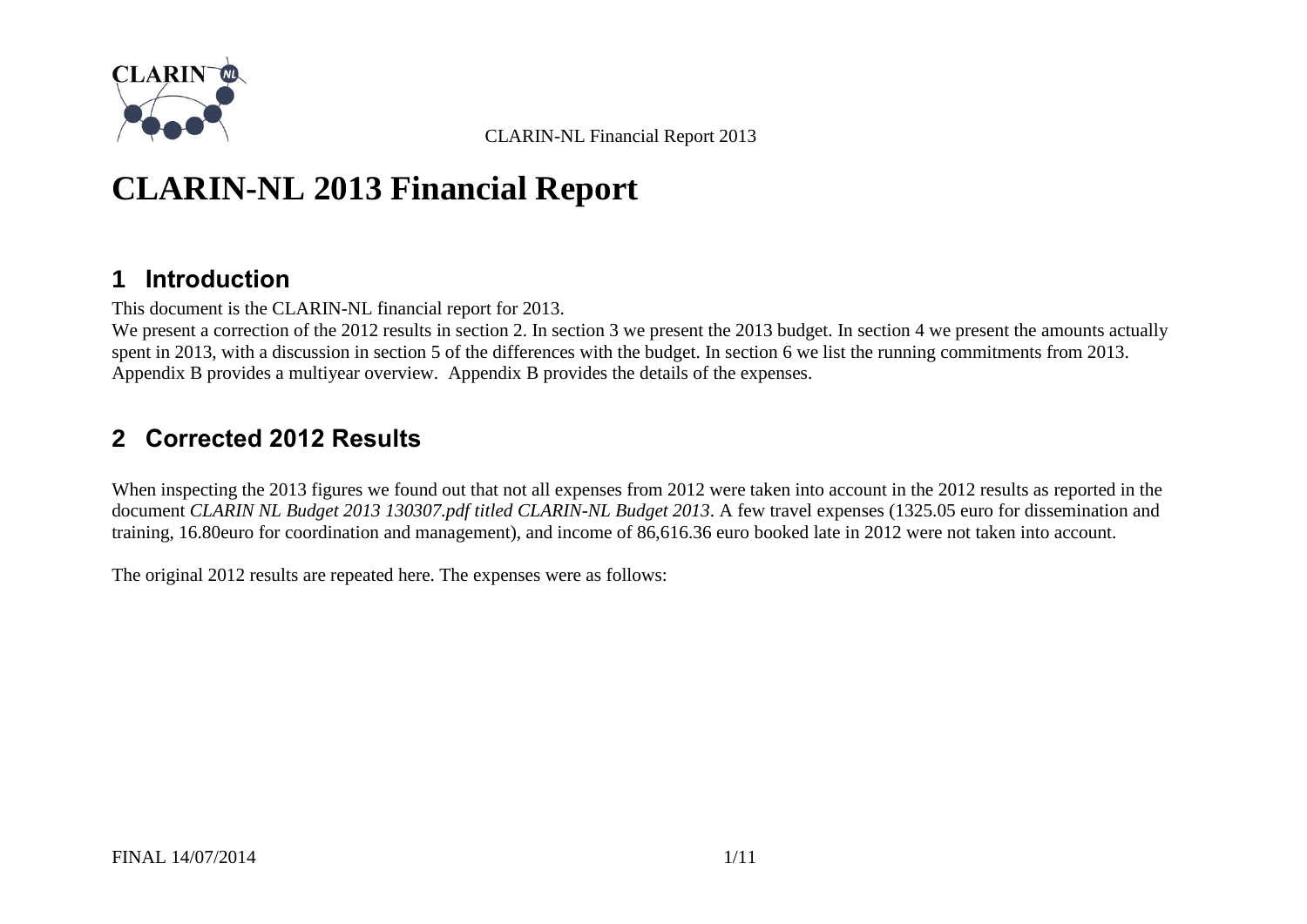

| Item# | <b>Original 2012 Expenses</b>     | original actual      |  |  |
|-------|-----------------------------------|----------------------|--|--|
|       |                                   | 2012                 |  |  |
| 1.1   | <b>Technical construction</b>     | € 199,668.80         |  |  |
| 1.2   | Data conversion & creation        | € 14,083.00          |  |  |
| 1.3   | <b>Tools and services</b>         | € 1,365,422.57       |  |  |
| 1.4   | User needs and usage cases        | $\epsilon$ 0.00      |  |  |
| 1.5   | <b>Advanced LT services</b>       | $\epsilon$ 0.00      |  |  |
| 1.6   | <b>Expertise centres</b>          | $\epsilon$ 60,000.00 |  |  |
| 1.7   | <b>Dissemination and training</b> | € 96,002.54          |  |  |
| 1.8   | <b>Coordination &amp;</b>         | € 249,370.33         |  |  |
|       | management                        |                      |  |  |
| 1.9   | <b>EU Level</b>                   | € 322, 127.29        |  |  |
|       |                                   |                      |  |  |
|       | <b>Total</b>                      | € 2,306,674.53       |  |  |

The income was as follows:

| <b>Original 2012 Income</b> | Actual               |
|-----------------------------|----------------------|
| Income Other                | $\epsilon$ 10,000.00 |
| Income NWO                  | € 1,900,000.00       |
| <b>Income Total</b>         | € 1,910,000.00       |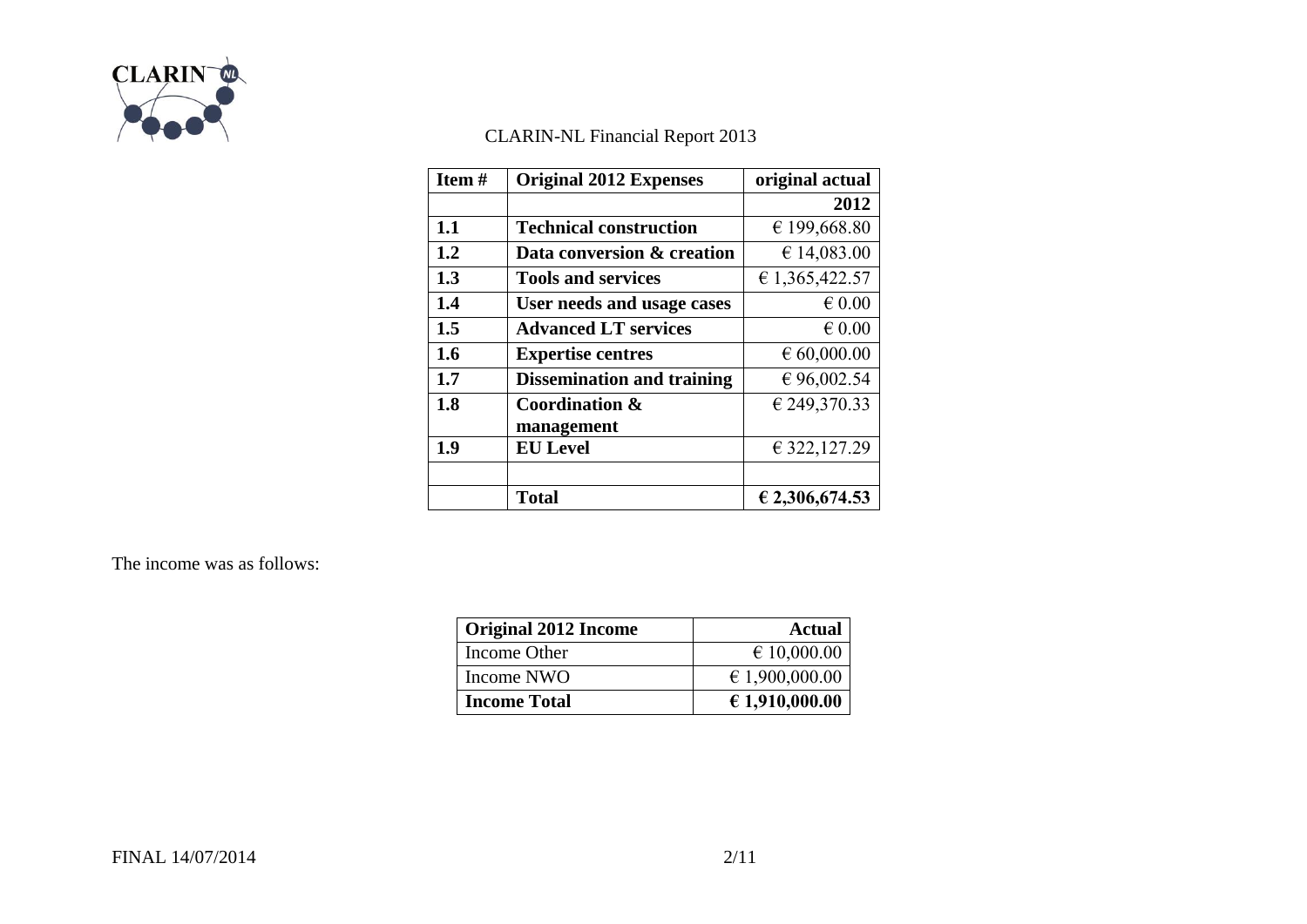

The corrected results are as follows. Expenses:

| Item# | <b>Corrected 2012 Expenses</b> | <b>Actual</b>        |
|-------|--------------------------------|----------------------|
| 1.1   | <b>Technical construction</b>  | € 199,668.80         |
| 1.2   | Data conversion & creation     | € 14,083.00          |
| 1.3   | Tools and services             | € 1,365,422.57       |
| 1.4   | User needs and usage cases     | $\epsilon$ 0.00      |
| 1.5   | Advanced LT services           | $\epsilon$ 0.00      |
| 1.6   | Expertise centres              | $\epsilon$ 60,000.00 |
| 1.7   | Dissemination and training     | € 97,327.59          |
| 1.8   | Coordination & management      | € 249,387.13         |
| 1.9   | <b>EU</b> Level                | € 322,127.29         |
|       |                                |                      |
|       | <b>Total</b>                   | € 2,308,016.38       |

Income:

| <b>Corrected 2012 Income</b> | <b>Actual</b>  |  |  |
|------------------------------|----------------|--|--|
| Income Other                 | € 96,616.36    |  |  |
| Income NWO                   | € 1,900,000.00 |  |  |
| <b>Income Total</b>          | € 1,996,616.36 |  |  |

The corrected 2012 results have been included in the multiyear overview in [Appendix A.](#page-9-0)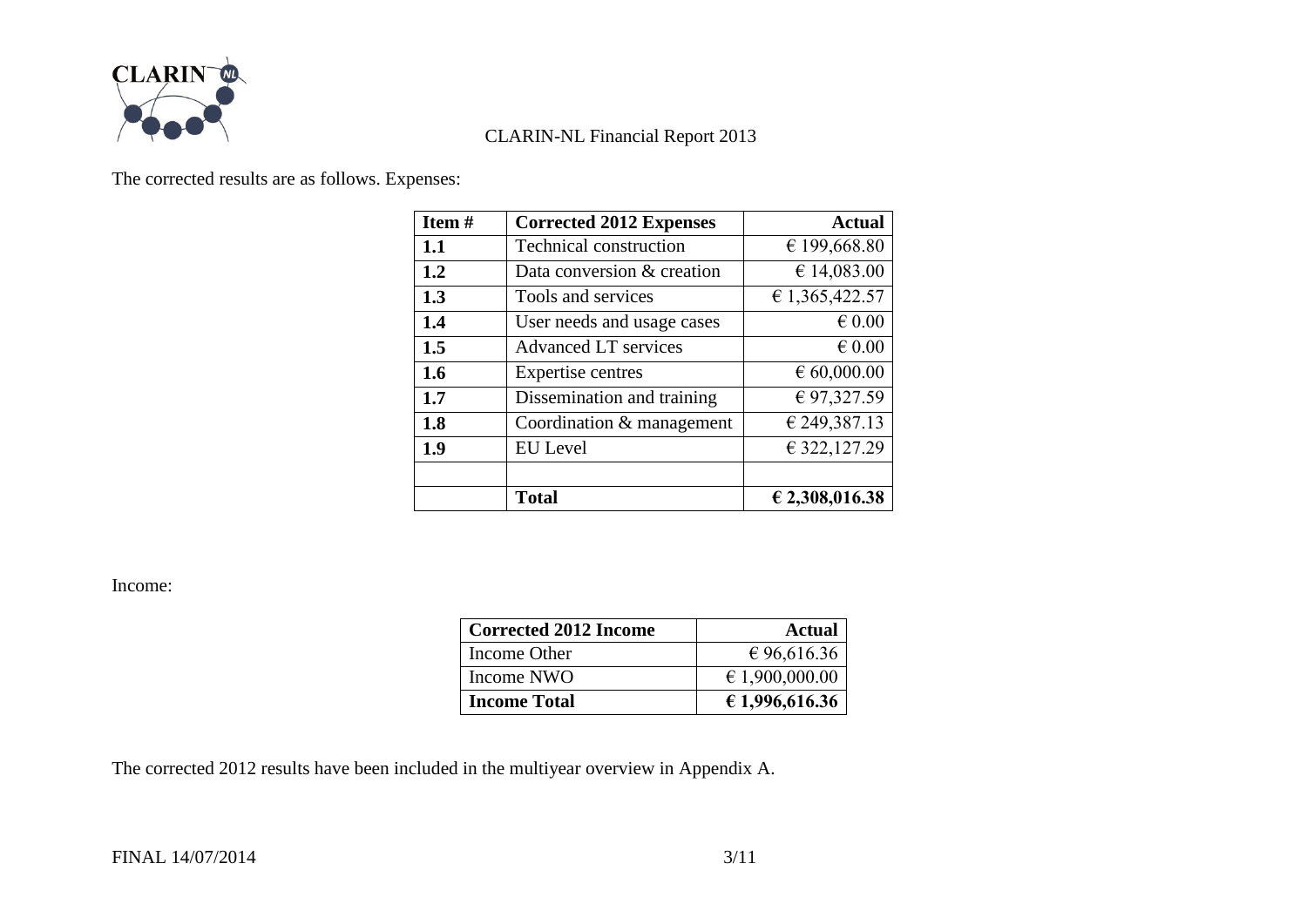

# <span id="page-3-0"></span>**3 2013 Budget**

The 2013 budget was as follows. Budgeted expenses:

| Item#                 | <b>Item</b>                               | Sum of Total 2013 |
|-----------------------|-------------------------------------------|-------------------|
|                       | GW000132.1.1 Technical construction       | € 172,624.00      |
|                       | GW000132.1.2 Data conversion $&$ creation | € 0.00            |
|                       | GW000132.1.3 Tools and services           | €1,511,004.59     |
|                       | GW000132.1.4 User needs and usage cases   | € 0.00            |
|                       | GW000132.1.5 Advanced LT services         | € 0.00            |
|                       | GW000132.1.6 Expertise centres            | € 187,690.00      |
|                       | GW000132.1.7 Dissemination and training   | € 148,385.88      |
|                       | GW000132.1.8 Coordination $&$ management  | €188,958.00       |
| GW000132.1.9 EU Level |                                           | € 255,000.00      |
| <b>Grand Total</b>    |                                           | € 2,463,662.47    |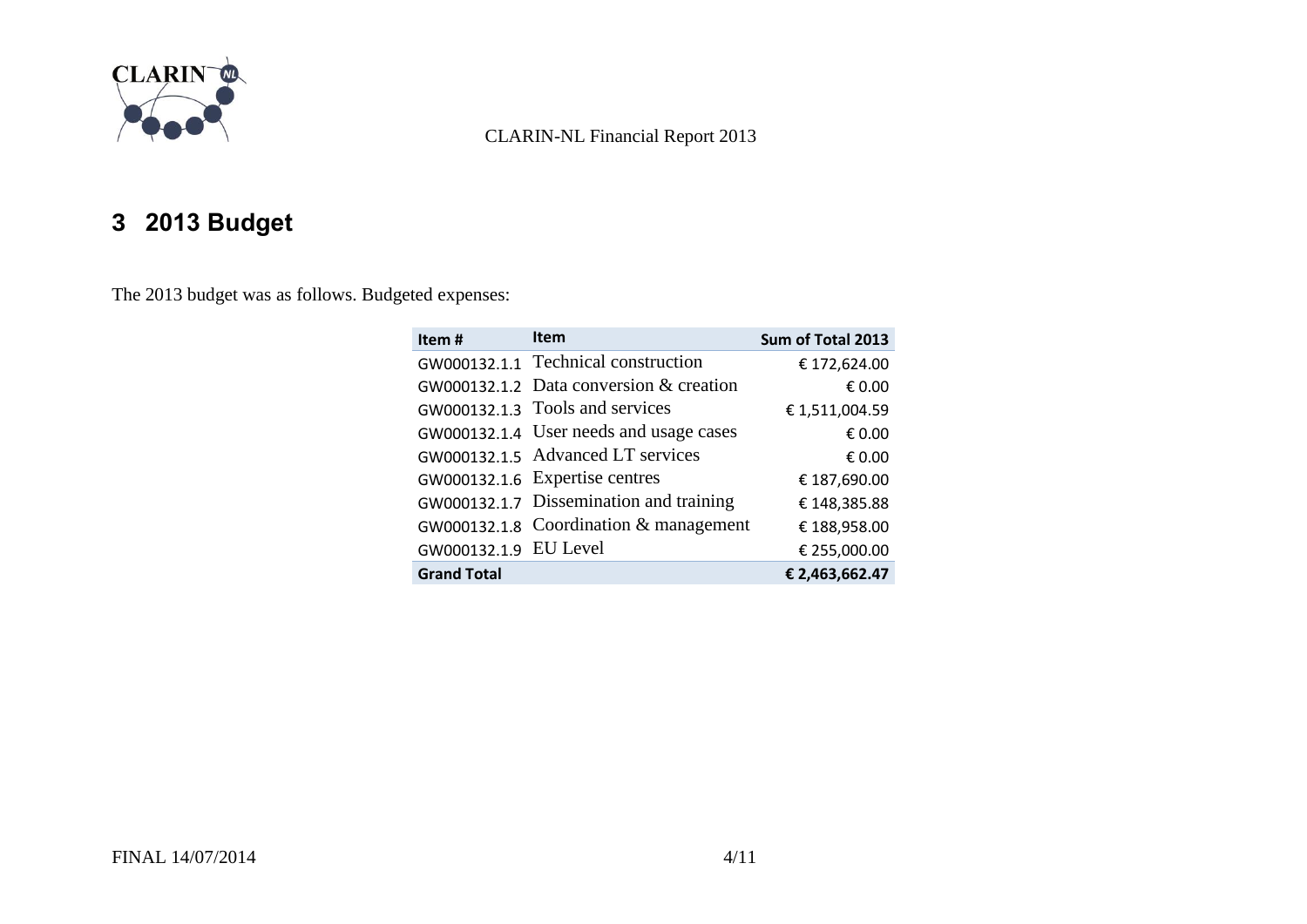

Budgeted income:

| Item          | <b>Source</b> | <b>Amount</b>  |
|---------------|---------------|----------------|
| <b>ERIC</b>   | Other         | € 70,473.77    |
| Sofia         | Other         | € 2,100.00     |
| Reimbursement |               |                |
| NWO funding   | <b>NWO</b>    | € 1,250,000.00 |
| <b>Total</b>  |               | € 1,322,573.77 |

# <span id="page-4-0"></span>**4 2013 Actuals**

Here we provide the actual expenses for 2013 next to the budgeted expenses:

| Item#                 | <b>Item</b>                               | <b>Budgeted</b> | <b>Spent</b>                  |
|-----------------------|-------------------------------------------|-----------------|-------------------------------|
|                       | GW000132.1.1 Technical construction       | € 172,624.00    | € 60,697.45                   |
|                       | GW000132.1.2 Data conversion $&$ creation | € 0.00          | € 0.00                        |
|                       | GW000132.1.3 Tools and services           | €1,511,004.59   | € 907,146.67                  |
|                       | GW000132.1.4 User needs and usage cases   | € 0.00          | € 0.00                        |
|                       | GW000132.1.5 Advanced LT services         | € 0.00          | € 0.00                        |
|                       | GW000132.1.6 Expertise centres            | € 187,690.00    | € 75,190.00                   |
|                       | GW000132.1.7 Dissemination and training   | € 148,385.88    | € 79,474.67                   |
|                       | GW000132.1.8 Coordination & management    | € 188,958.00    | €196,675.68                   |
| GW000132.1.9 EU Level |                                           | € 255,000.00    | € 255,000.00                  |
| <b>Grand Total</b>    |                                           |                 | € 2,463,662.47 € 1,574,184.47 |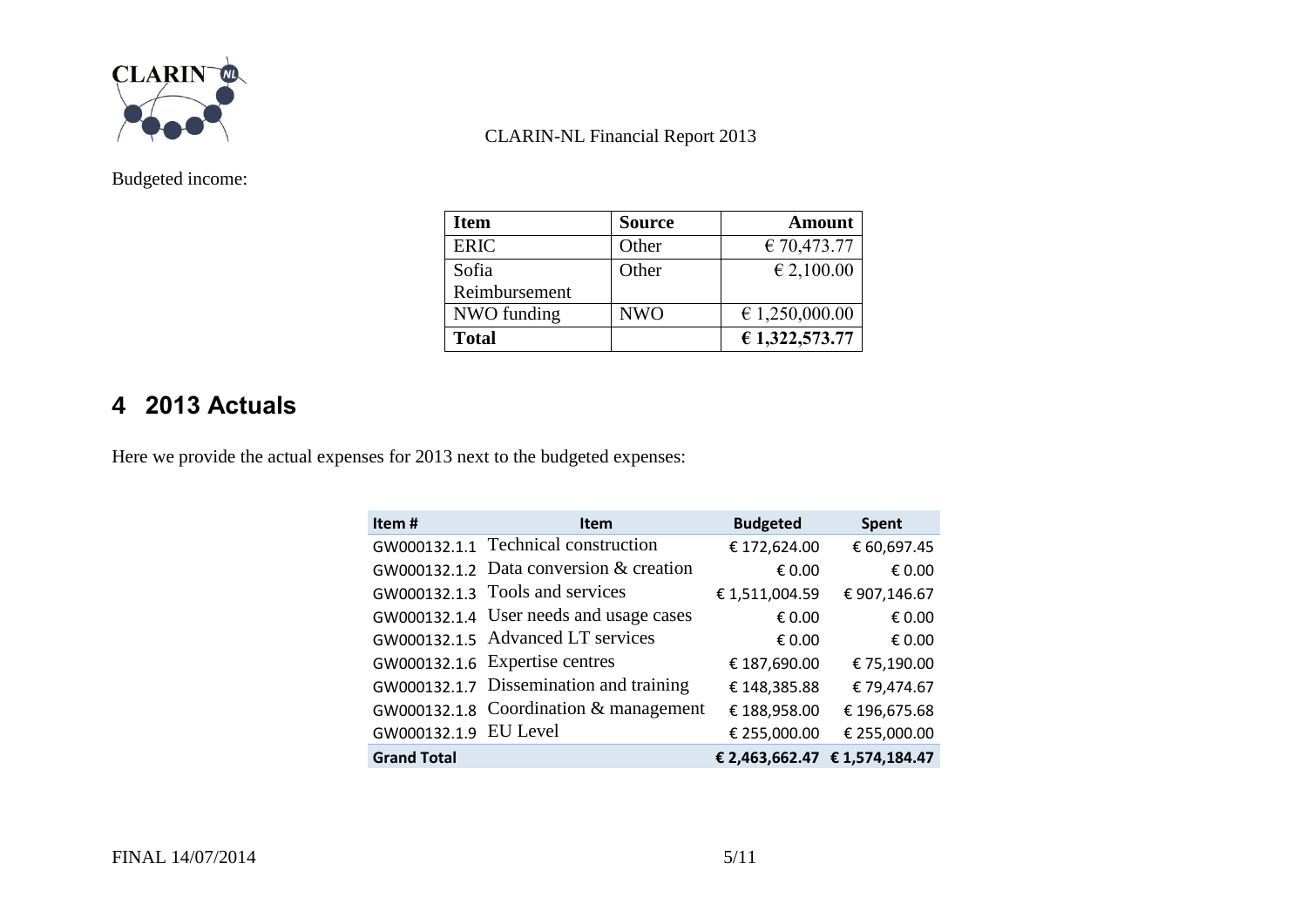

The actual income for 2013 is provided here next to the budgeted income:

| <b>Item</b>   | <b>Source</b> | <b>Budgeted</b>         | <b>Actual</b>  |
|---------------|---------------|-------------------------|----------------|
| <b>ERIC</b>   | Other         | € 70,473.77             | $€ -16142.59$  |
| Sofia         | Other         | € 2,100.00              | € 2,388.54     |
| Reimbursement |               |                         |                |
| NWO funding   | <b>NWO</b>    | $\epsilon$ 1,250,000.00 | € 1,250,000.00 |
| <b>INL</b>    | Other         |                         | € 15616.77     |
| <b>Total</b>  |               | € 1,322,573.77          | € 1,251,862.72 |

# <span id="page-5-0"></span>**5 Clarification 2013 Actuals**

Much less has been spent than budgeted. We discuss the major deviations per category:

- 1.1 Technical Construction
	- o Some Infrastructure projects were delayed (TTNWW, S&D, CLAVAS, Metadata Harmonisation, KB, DBNL). Others spent less than budgeted (CLAPOP, B&G)
	- o Salary for the EB CTO was not paid yet
	- o Some budgeted items for unplanned expenses were not used.
- 1.3 Tools and Services
	- o Many demonstrator and resource curation projects that were supposed to finish in 2013 did not finish yet completely, so that their final payments could not be made. Most have finished the work but have either not yet been approved (EMIT-X, Pilnar, GrNe, BILAND), have not submitted their final reports (DiscAn, Mindisc, FESLI, D-LUCEA, CORNETTO-LMF-RDF,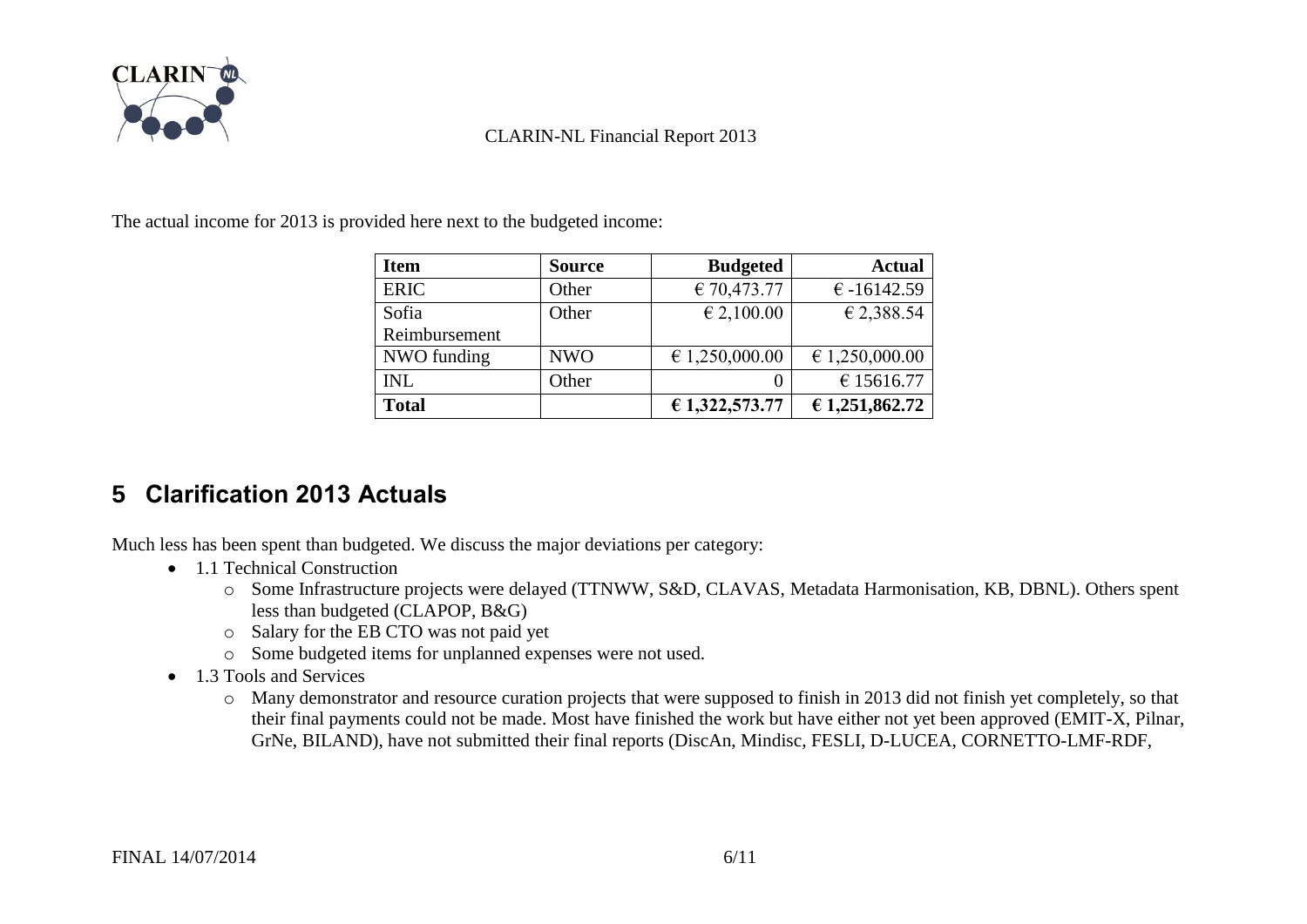

Namescape), or are still being evaluated (CKCC). For others the financial reports are being processed (NEHOL, Multicon, COAVA, Inpolder, IPROSLA, VK, Polimedia).

- o Some projects had slightly less cost than budgeted (TDS Curator, Arthurian Fiction, VU DNC), some even significantly less costs (e.g. MIGMAP, QuaMerdes, UBU).
- o The OpenSONAR (incl. extension) budget was lowered overall (for 2013 and 2014 together) to 150k but the actual expenses in 2013 were higher than budgeted (112k spent v. 90k originally budgeted for 2013).
- 1.6 Expertise Centres
	- o The Nederlab project was postponed to 2014.
- 1.7 Dissemination and Training
	- o Fewer costs than budgeted were made for the movies, the website upgrade, implementation of the educational modules, support for travel and events.
	- o No cost were made yet for Lingua Open Access
	- o Some budgeted items for unplanned expenses were not used.
	- o Committed costs for editorial work on the website were erroneously not included in the 2013 budget.
- 1.8 Management & Coordination. Overall costs were overall higher than budgeted:
	- o Travel and subsistence related to governance was significantly higher than budgeted, mainly because multiple IAP declarations from several years back were processed only in this year.
	- o The 1 month overlap of Jolien and Arwin as project secretaries was not budgeted.
	- o Costs for editorial work on the mid-term evaluation report and the fact book was not budgeted.
	- o But: Salary for EB Chair was not fully paid yet

As for the income, the major differences between the budget and the actual figures are as follows:

- Income (around 70k euro) was expected from the ERIC as compensation for costs made in 2012. However, already in 2012 an amount of 86k was paid by the ERIC but erroneously not included in the 2012 financial results (see section [2\)](#page-0-0). Since the amount paid was higher than required, CLARIN-NL paid 16k back to the ERIC in 2013, so that there actually is a negative income for this item.
- INL was paid too much for an earlier project and has paid back what was paid too much (around 15k euro)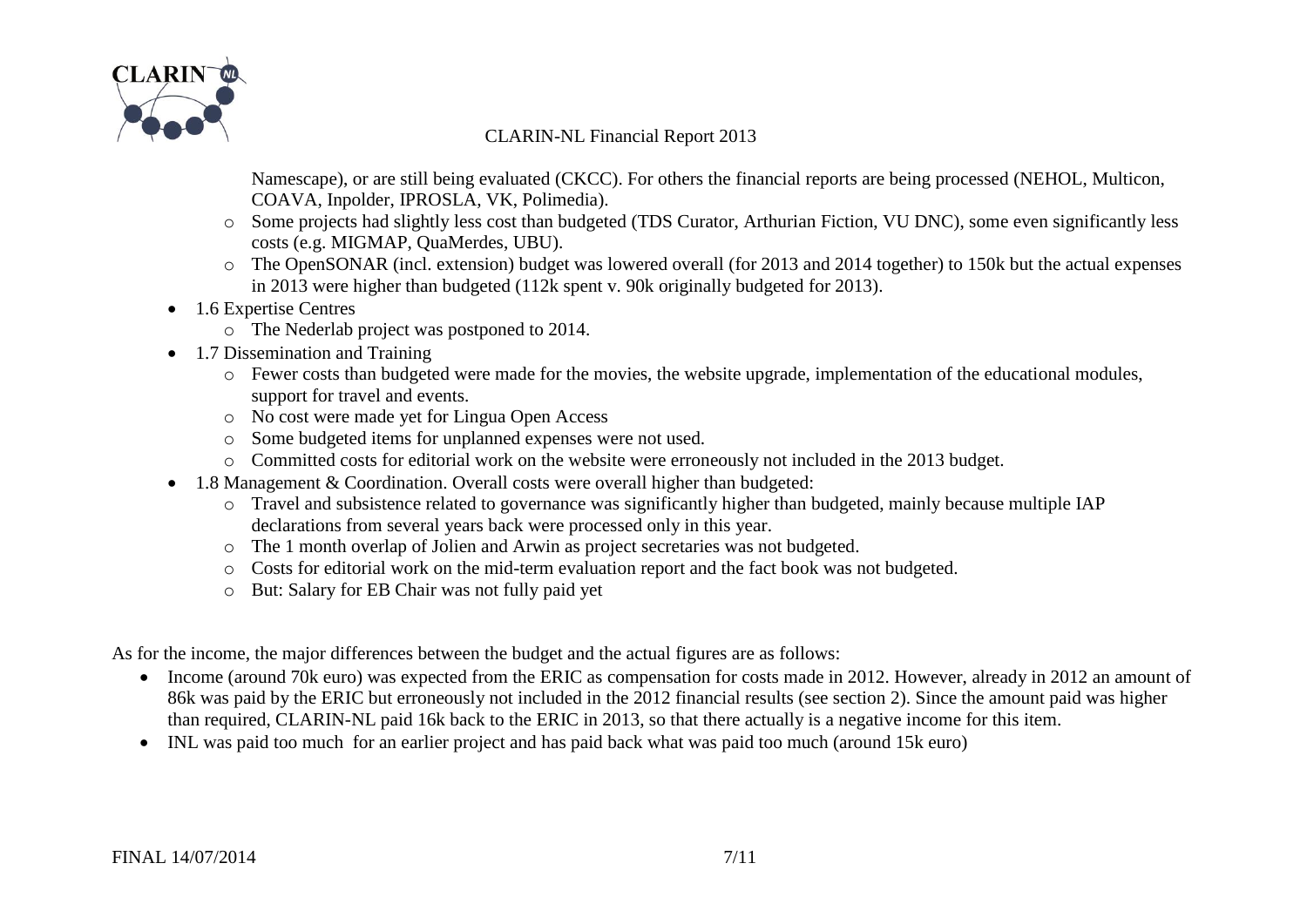

### <span id="page-7-0"></span>**6 Commitments**

Though not all budgeted amounts have actually been spent, several financial commitments have been made. They are listed in this table:

| <b>Row Labels</b>     | <b>Item</b>                             | <b>Sum of Committed</b> |
|-----------------------|-----------------------------------------|-------------------------|
|                       | GW000132.1.1 Technical construction     | € 69,835.00             |
|                       | GW000132.1.2 Data conversion & creation | € 0.00                  |
|                       | GW000132.1.3 Tools and services         | € 577,224.53            |
|                       | GW000132.1.4 User needs and usage cases | € 0.00                  |
|                       | GW000132.1.5 Advanced LT services       | € 0.00                  |
|                       | GW000132.1.6 Expertise centres          | € 112,500.00            |
|                       | GW000132.1.7 Dissemination and training | €45,456.25              |
|                       | GW000132.1.8 Coordination & management  | € 13,729.87             |
| GW000132.1.9 EU Level |                                         | € 0.00                  |
| <b>Grand Total</b>    |                                         | € 818,745.65            |

These committed amounts concern:

- 1.1 Technical Construction projects:
	- o CLAVAS, Metadata Harmonisation, CLAM-S 2013, Huygens ING
	- o Salary EB CTO
	- o Amounts for IIP, TTNWW, and S&D are not included since they are included in the 2014 budget)
- 1.3 Tools & Services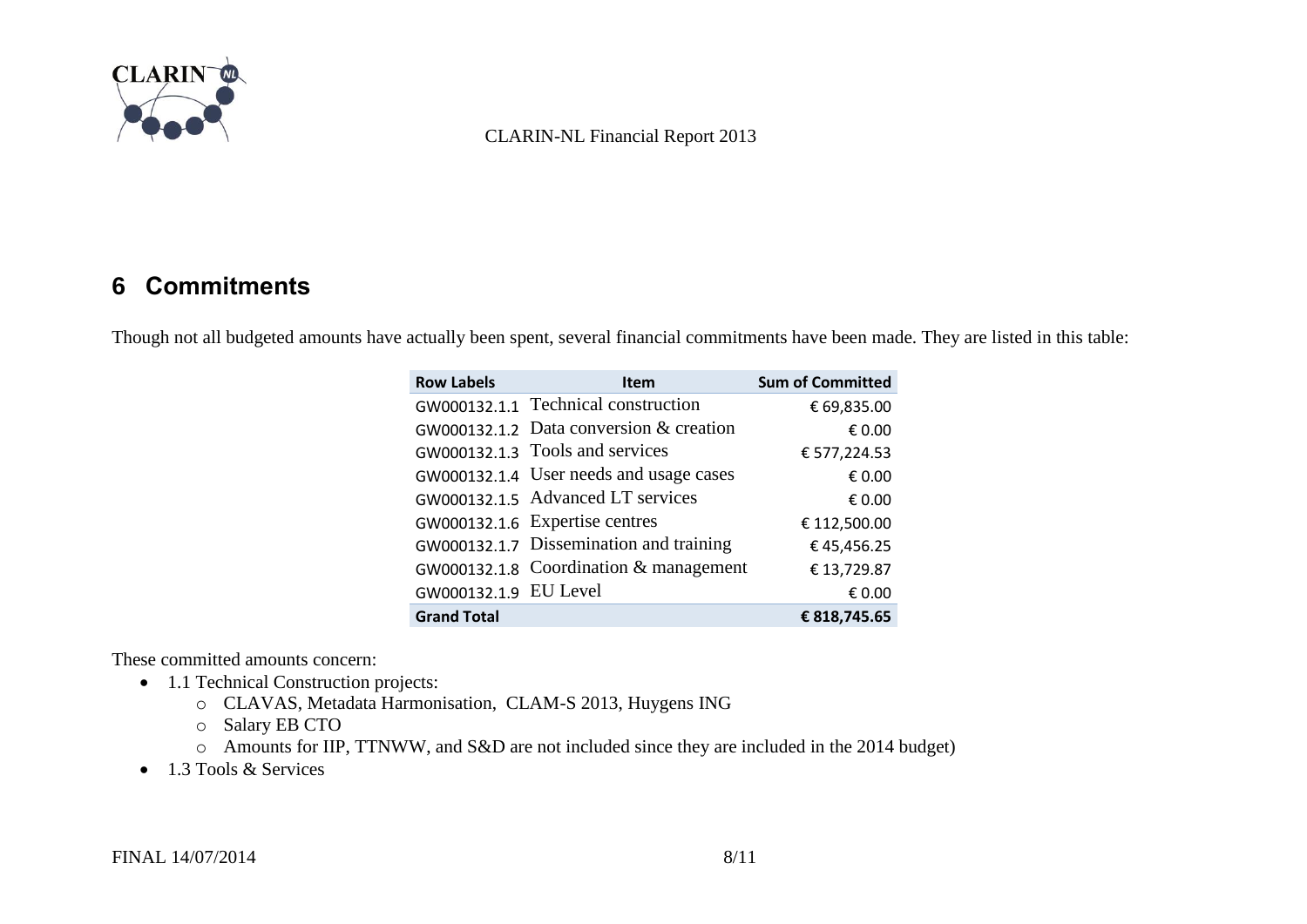

- o Data provider projects: KB, UBU, DBNL
- o Demonstrator and Curation projects: CKCC, COAVA, NEHOL, INPOLDER, IPROSLA, FESLI, PILNAR, GrNe, EMIT-X, D-LUCEA, VK, BILAND, Multicon, Cornetto-LMF-RDF, Polimedia, Namescape, DiscAn,
- 1.6 Expertise Centres: Nederlab
- 1.7 Dissemination and Training
	- o PR & Education: movies, educational modules, Lingua Open Access,
- 1.8 Management & Coordination: Salary EB Chair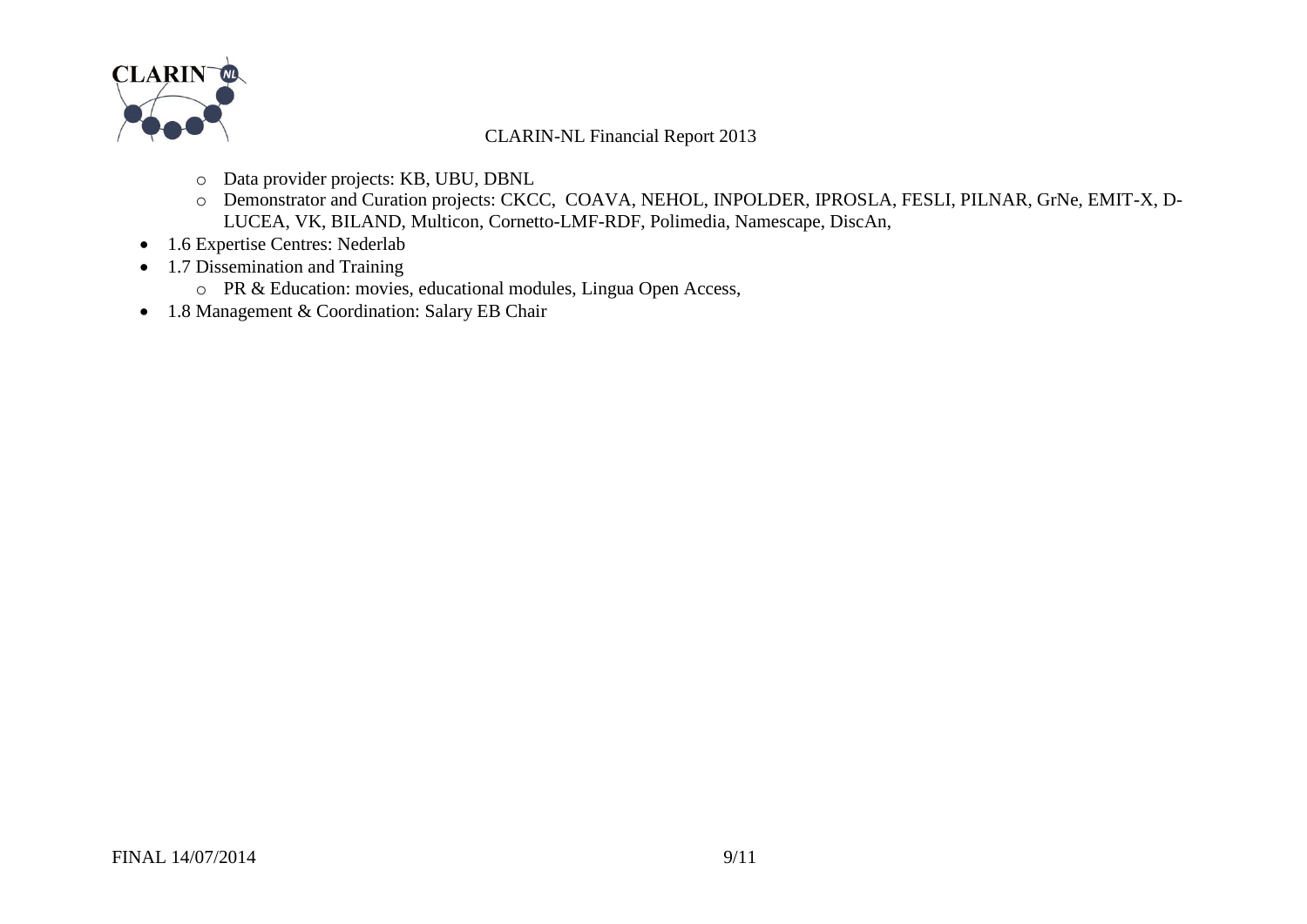

# **Appendix A Multiyear Overview**

<span id="page-9-0"></span>The following table provides the multiyear overview of the actual expenses and income up to and including 2013, with the actuals for 2012 corrected as described in section [2.](#page-0-0)

| <b>Multi Year Overview 2014</b>      | final | actual                     | actual             | actual                    | corrected<br>actual | actual          |
|--------------------------------------|-------|----------------------------|--------------------|---------------------------|---------------------|-----------------|
|                                      |       | 2009                       | 2010               | 2011                      | 2012                | 2013            |
| <b>Technical construction</b>        | 1.1   |                            | € 208,845.31       | € 222,000.00              | € 199,668.80        | € 60,697.45     |
| Data conversion & creation           | 1.2   |                            | € 171,984.00       | € 35,339.32               | € 14,083.00         | $\epsilon$ 0.00 |
| <b>Tools and services</b>            | 1.3   |                            | € 717,981.00       | € 604,595.10              | € 1,365,422.57      | € 907,146.67    |
| User needs and usage cases           | 1.4   | € 24,790.89                | € 38,643.57        | € 119.40                  | $\in 0.00$          | $\epsilon$ 0.00 |
| <b>Advanced LT services</b>          | 1.5   |                            |                    |                           | $\epsilon$ 0.00     | $\epsilon$ 0.00 |
| <b>Expertise centres</b>             | 1.6   |                            | 6,750.00           | € 2,250.00                | $\in 60,000.00$     | € 75,190.00     |
| <b>Dissemination and training</b>    | 1.7   | € 18,410.15                | € 36,031.25        | € 75,583.12               | € 97,327.59         | € 79,474.67     |
| <b>Coordination &amp; management</b> | 1.8   | € 144,811.07               | € 190,380.43       | € 174,998.57              | € 249,387.13        | € 196,675.68    |
| <b>EU</b> Level                      | 1.9   |                            |                    | € 4,223.08                | € 322, 127.29       | € 255,000.00    |
|                                      |       |                            |                    |                           |                     |                 |
| <b>Total</b>                         |       | € 188,012.11               | € 1,370,615.56     | € 1,119,108.59            | € 2,308,016.38      | € 1,574,184.47  |
| <b>Cumulative</b>                    |       | € 188,012.11               | € 1,558,627.67     | € 2,677,736.26            | € 4,985,752.64      | € 6,559,937.11  |
|                                      |       |                            |                    |                           |                     |                 |
| <b>Income Other</b>                  |       | $\overline{\epsilon}$ 0.00 | $\epsilon$ 0.00    | $\overline{\epsilon$ 0.00 | € 96,616.36         | E1,862.72       |
| Income NWO                           |       | $\epsilon$ 0.00            | $\in$ 2,700,000.00 | € 1,900,000.00            | € 1,900,000.00      | € 1,250,000.00  |
| <b>Income Total</b>                  |       | $\epsilon$ 0.00            | $E$ 2,700,000.00   | €1,900,000.00             | €1,996,616.36       | € 1,251,862.72  |
| <b>Inc Cumulative</b>                |       | $\epsilon$ 0.00            | $E$ 2,700,000.00   | €4,600,000.00             | 6,596,616.36        | € 7,848,479.08  |
| <b>Inc Cum - Expenses Cum</b>        |       | $-6188,012.11$             | € 1,141,372.33     | € 1,922,263.74            | € 1,610,863.72      | € 1,288,541.97  |